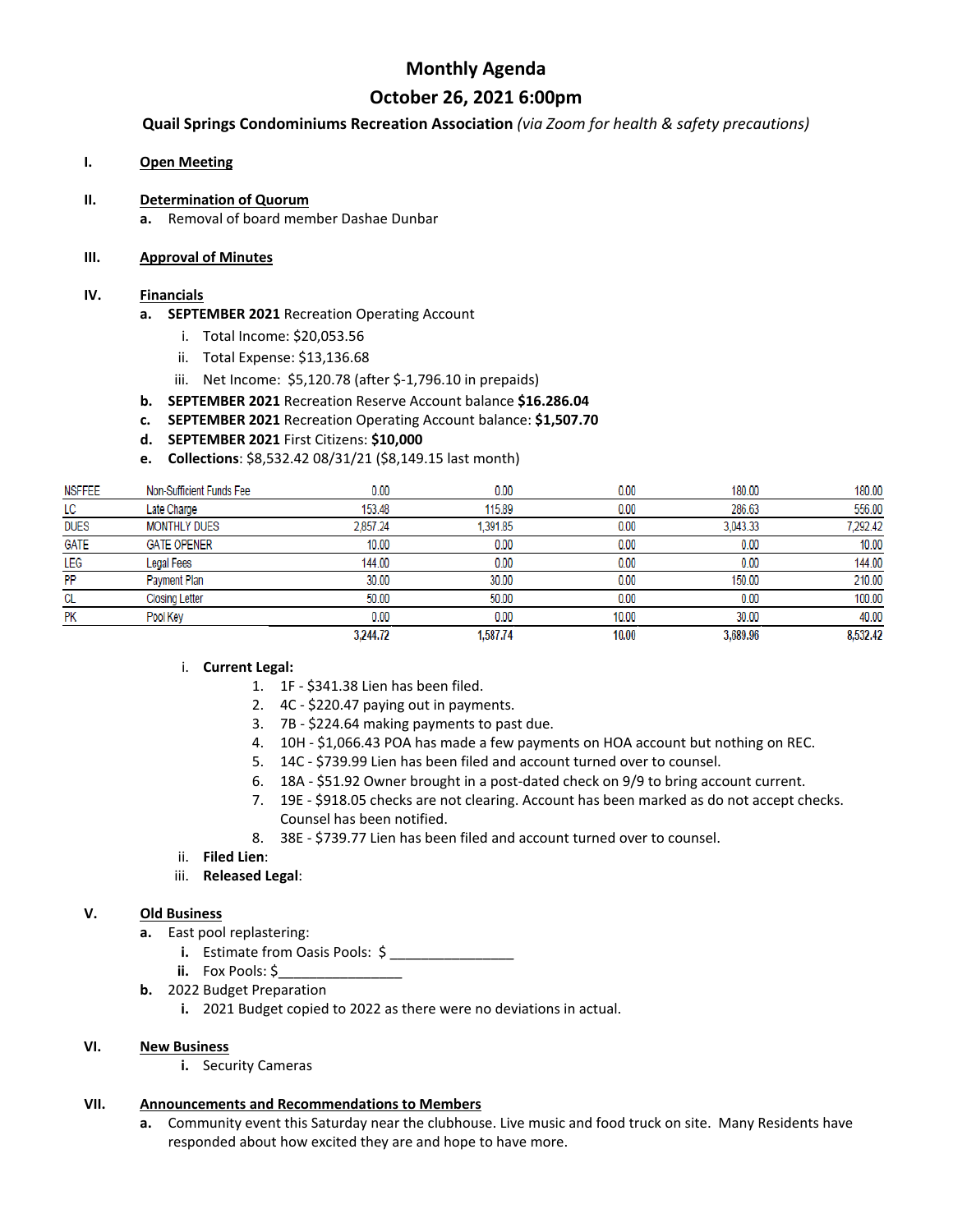## **VIII. Homeowner Time**

- **IX. Next Board Meeting**: Tuesday October 16<sup>th</sup>, 2021 @ Following Phase 1 Meeting estimate at 7:30pm.
- **X. Meeting Adjourned**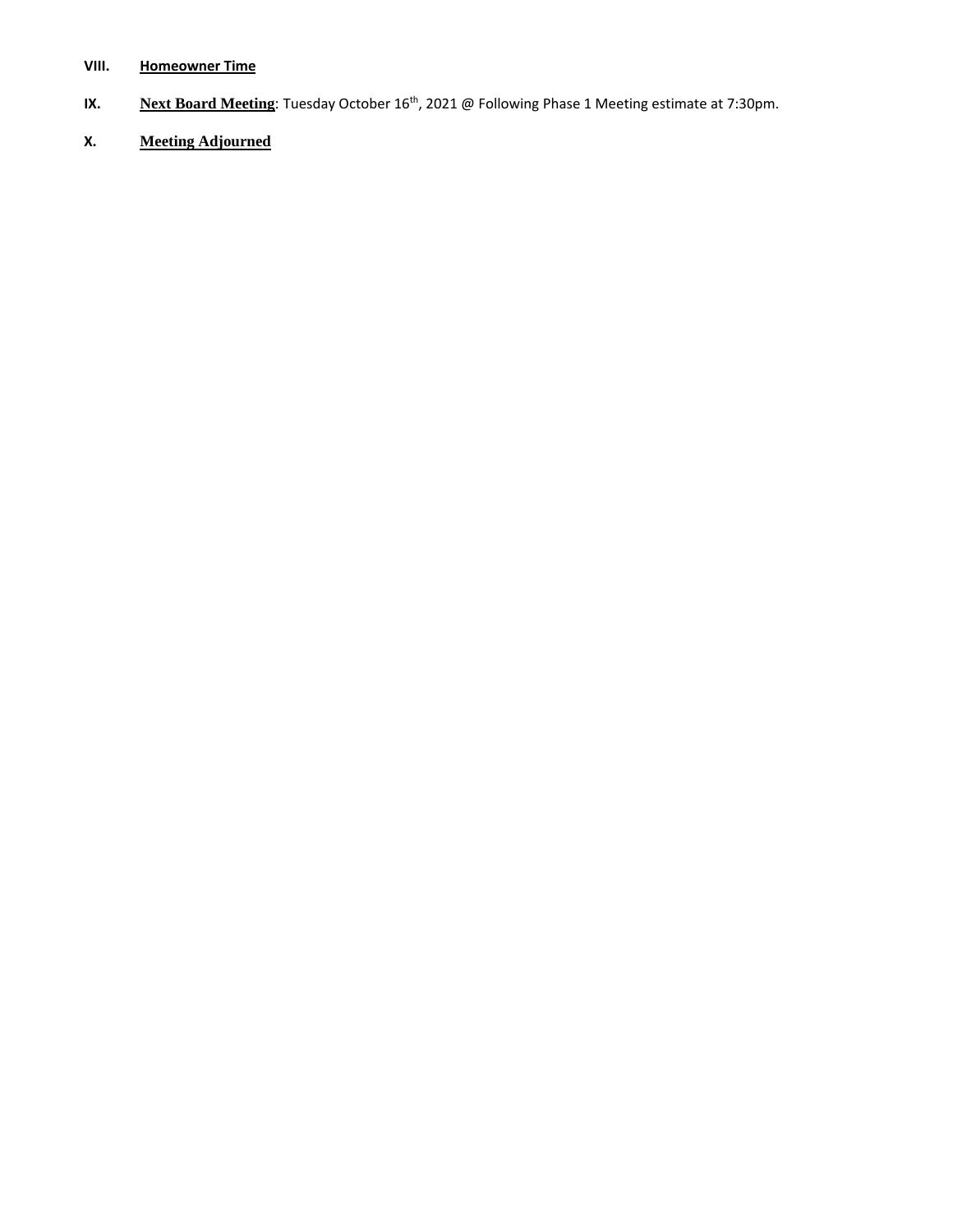## **Monthly Agenda**

## **September 21ST, 2021 6:00pm**

**Quail Springs Condominiums Recreation Association** *(via Zoom for health & safety precautions)*

• **Open Meeting** : Meeting called to order at 6.04pm.

## • **Determination of Quorum**

- Removal of board member Dashae Dunbar. Marie made a Motion to remove Dashae Dumbar from the Board. Mark seconded.
- Mark and Marie present on Zoom.
- **Approval of Minutes** : Mark made a motion to approve the Minutes from May. Marie seconded. Motion passed.
- **Financials** : Mark made a motion to approve the Financials. Marie seconded. Motion passed.
	- **August 2021** Recreation Operating Account
		- Total Income: \$20,725.68
		- Total Expense: \$16,797.35
		- Net Income: \$3,343.98 (after \$584.35 in prepaids)
	- **August 2021** Recreation Reserve Account balance **\$36,285.61**
	- **August 2021** Recreation Operating Account balance: **\$5,916.37**
	- **Collections**: \$8,149.15 08/31/21 (\$7,860.94 last month)

| <b>Type</b>   | <b>Description</b>       | $0 - 30$ | 31-60 | 61-90    | $91+$    | <b>Total</b> |
|---------------|--------------------------|----------|-------|----------|----------|--------------|
| <b>NSFFEE</b> | Non-Sufficient Funds Fee | 0.00     | 0.00  | 0.00     | 180.00   | 180.00       |
| LC            | Late Charge              | 141.34   | 0.00  | 85.50    | 275.50   | 502.34       |
| <b>DUES</b>   | <b>MONTHLY DUES</b>      | 2,858.36 | 0.00  | 1.122.42 | 3,097.54 | 7,078.32     |
| <b>GATE</b>   | <b>GATE OPENER</b>       | 15.00    | 0.00  | 0.00     | 0.00     | 15.00        |
| LEG           | <b>Legal Fees</b>        | 0.00     | 0.00  | 0.00     | 44.00    | 44.00        |
| PP            | Payment Plan             | 30.00    | 0.00  | 30.00    | 169.49   | 229.49       |
| CL            | <b>Closing Letter</b>    | 50.00    | 0.00  | 0.00     | 0.00     | 50.00        |
| <b>PK</b>     | Pool Key                 | 10.00    | 10.00 | 30.00    | 0.00     | 50.00        |
|               |                          | 3,104.70 | 10.00 | 1.267.92 | 3,766.53 | 8.149.15     |

- **Current Legal:**
	- 1F \$333.05 Lien has been filed.
	- 4C \$351.19 paying out in payments.
	- 7B \$160.14 making payments to past due.
	- 10H \$934.57 POA has made a few payments on HOA account but nothing on REC.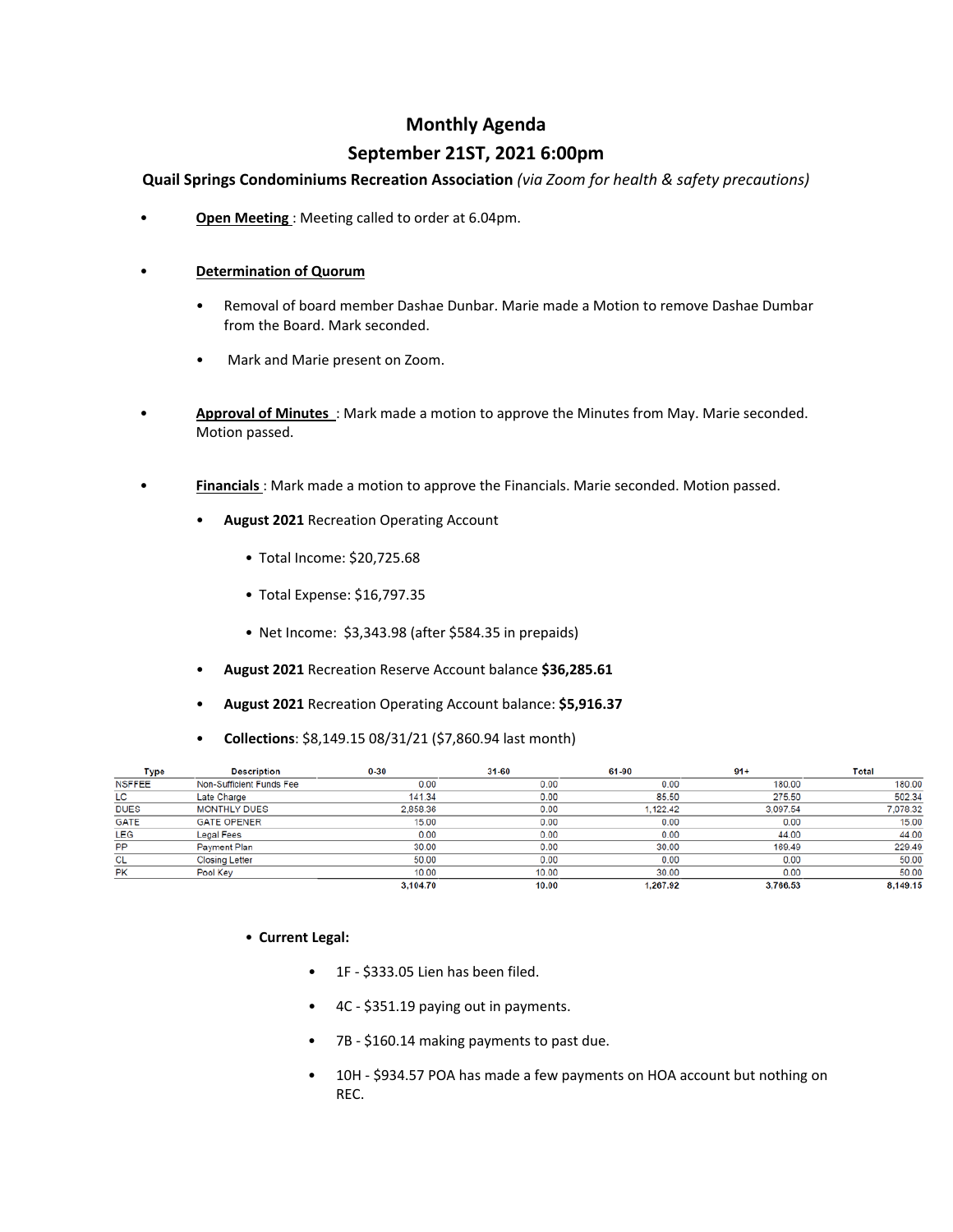- 14C \$616.09 Lien has been filed and account turned over to counsel.
- 18A \$479.43. Owner brought in a post-dated check on 9/9 to bring account current.
- 19E \$1,002.49 checks are not clearing. Account has been marked as do not accept checks. Counsel has been notified.
- 38E \$615.87 Lien has been filed and account turned over to counsel.
- **Filed Lien**:
- **Released Legal**:
- **Old Business**

#### • **New Business**

- East pool replastering: **Waiting for bids.**
	- Estimate from Oasis Pools: \$
	- Fox Pools:  $\zeta$
- Closing of Swimming pool completed. Winterizing scheduled for 9/28/21
- 2022 Budget Preparation
	- Board recommendations : **Need cameras. Right now we have one by the front gate and a couple by the pools.**
- **Announcements and Recommendations to Members**
	- Community event this Saturday near the clubhouse. Live music and food truck on site. Many Residents have responded about how excited they are and hope to have more.
- **Homeowner Time** : Homeowner enjoyed the Saturday event. Hope to also be able to do event in the clubhouse.
- **Next Board Meeting**: Tuesday October 19<sup>th</sup>, 2021 @ 6:00pm
- **Meeting Adjourned** : Mark made a motion to adjourn the Meeting at 6.18pm. Marie seconded. Motion passed.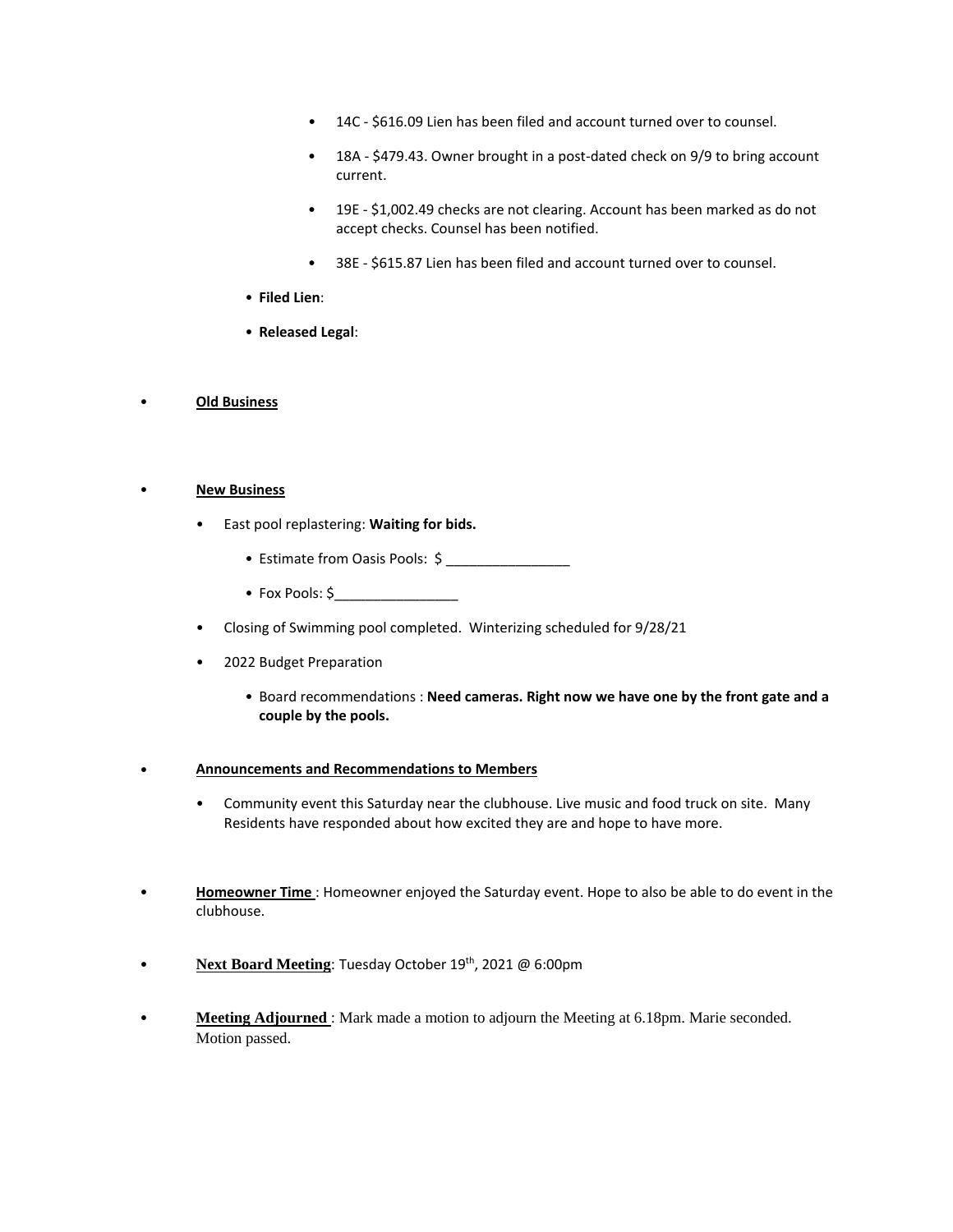# **Budget Comparison**

## QUAIL SPRINGS RECREATION ASSN

*Comparison Periods: 09/01/21 - 09/30/21 and 01/01/21 - 09/30/21 (cash basis)*

|                                  | <b>Actual</b><br>09/01/21 - 09/30/21 | <b>Budget</b><br>09/21 - 09/21 | \$ Change   | % Change  | <b>Actual YTD</b><br>01/01/21 - 09/30/21 | <b>Budget YTD</b><br>$01/21 - 09/21$ | \$ Change   | % Change  |
|----------------------------------|--------------------------------------|--------------------------------|-------------|-----------|------------------------------------------|--------------------------------------|-------------|-----------|
| <b>INCOME</b>                    |                                      |                                |             |           |                                          |                                      |             |           |
| 302 Membership Dues Income       | 19,781.25                            | 19,314.00                      | 467.25      | 2.4 %     | 180,422.57                               | 173,826.00                           | 6,596.57    | 3.8%      |
| 303 Clubhouse Rental Income      | 0.00                                 | 75.00                          | $-75.00$    | $-100.0%$ | 450.00                                   | 675.00                               | $-225.00$   | $-33.3%$  |
| 305 Gate Remote Sales            | 85.00                                | 0.00                           | 85.00       |           | 860.00                                   | 0.00                                 | 860.00      |           |
| 306 Pool Key Sales               | 15.00                                | 0.00                           | 15.00       |           | 365.00                                   | 15.00                                | 350.00      | 2,333.3%  |
| 307 Interest Income              | 0.43                                 | 0.45                           | $-0.02$     | $-4.4%$   | 2.55                                     | 4.05                                 | $-1.50$     | $-37.0%$  |
| 309 Late Fee Income              | 137.88                               | 112.91                         | 24.97       | 22.1%     | 1,145.53                                 | 1,016.27                             | 129.26      | 12.7%     |
| 310 Legal Fees                   | 44.00                                | 54.16                          | $-10.16$    | $-18.8%$  | 223.00                                   | 487.52                               | $-264.52$   | $-54.3%$  |
| 312 Advertising Income           | 0.00                                 | 10.00                          | $-10.00$    | $-100.0%$ | 0.00                                     | 90.00                                | $-90.00$    | $-100.0%$ |
| 319 Closing Letters              | $-10.00$                             | 83.33                          | $-93.33$    | $-112.0%$ | 492.94                                   | 750.01                               | $-257.07$   | $-34.3%$  |
| 321 Special Assessments          | 0.00                                 | 0.00                           | 0.00        |           | 150.00                                   | 0.00                                 | 150.00      |           |
| 4002 Insurance Claim             | 0.00                                 | 0.00                           | 0.00        |           | 153.52                                   | 0.00                                 | 153.52      |           |
| <b>TOTAL INCOME</b>              | 20,053.56                            | 19,649.85                      | 403.71      | 2.1%      | 184,265.11                               | 176,863.85                           | 7,401.26    | 4.2%      |
| <b>EXPENSE</b>                   |                                      |                                |             |           |                                          |                                      |             |           |
| 600 Management                   |                                      |                                |             |           |                                          |                                      |             |           |
| 6002 Management Fees             | 1,376.74                             | 1,200.00                       | 176.74      | 14.7%     | 11,645.98                                | 10,800.00                            | 845.98      | 7.8%      |
| 6004 In-House Administrion       | $-1,050.00$                          | 500.00                         | $-1,550.00$ | -310.0%   | 4,776.00                                 | 4,500.00                             | 276.00      | 6.1%      |
| 600 Total Management             | 326.74                               | 1,700.00                       | $-1,373.26$ | $-80.8%$  | 16,421.98                                | 15,300.00                            | 1,121.98    | 7.3 %     |
| 604 Utilties                     |                                      |                                |             |           |                                          |                                      |             |           |
| 6042 Electric                    | 660.20                               | 583.33                         | 76.87       | 13.2 %    | 4,894.77                                 | 5,250.01                             | $-355.24$   | $-6.8%$   |
| 6043 Telephone                   | 305.90                               | 195.83                         | 110.07      | 56.2%     | 2,803.03                                 | 1,762.51                             | 1,040.52    | 59.0%     |
| 6045 Water And Sewer Utility     | 255.49                               | 183.33                         | 72.16       | 39.4%     | 2,308.55                                 | 1,650.01                             | 658.54      | 39.9%     |
| 6046 Trash Removal               | 3,813.39                             | 3,200.00                       | 613.39      | 19.2 %    | 34,379.55                                | 28,800.00                            | 5,579.55    | 19.4 %    |
| 6055 Security Alarm / Monitoring | 32.95                                | 0.00                           | 32.95       |           | 220.85                                   | 0.00                                 | 220.85      |           |
| 604 Other Utilties               | 0.00                                 | 0.00                           | 0.00        |           | $-359.19$                                | 0.00                                 | $-359.19$   |           |
| 604 Total Utilties               | 5,067.93                             | 4,162.49                       | 905.44      | 21.8%     | 44,247.56                                | 37,462.53                            | 6,785.03    | 18.1 %    |
| 607 Repairs & Maintenance        |                                      |                                |             |           |                                          |                                      |             |           |
| 608 Landscaping                  |                                      |                                |             |           |                                          |                                      |             |           |
| 6081 Contract Landscaping        | $-30.00$                             | 4,400.00                       | $-4,430.00$ | $-100.7%$ | 30,172.50                                | 39,600.00                            | $-9,427.50$ | $-23.8%$  |
| 6082 In-House Landscaping        | 215.00                               | 100.00                         | 115.00      | 115.0%    | 1,571.25                                 | 900.00                               | 671.25      | 74.6%     |
| 608 Total Landscaping            | 185.00                               | 4,500.00                       | $-4,315.00$ | $-95.9%$  | 31,743.75                                | 40,500.00                            | $-8,756.25$ | $-21.6%$  |
| 609 Clubhouse Improvements       | 0.00                                 | 0.00                           | 0.00        |           | 1,338.00                                 | 0.00                                 | 1,338.00    |           |
| 610 HVAC                         | 0.00                                 | 0.00                           | 0.00        |           | 42.50                                    | 150.00                               | $-107.50$   | $-71.7%$  |
| 611 Swimming Pool                |                                      |                                |             |           |                                          |                                      |             |           |
| 6111 Swimming Pool Equipment     | 106.45                               | 0.00                           | 106.45      |           | 4,785.68                                 | 3,000.00                             | 1,785.68    | 59.5 %    |
| 6112 Swimming Pool Chemicals     | 738.32                               | 1,000.00                       | $-261.68$   | $-26.2%$  | 3,888.72                                 | 3,640.00                             | 248.72      | 6.8%      |
| 6113 Swimming Pool Labor         | 1,517.00                             | 500.00                         | 1,017.00    | 203.4 %   | 10,116.70                                | 4,830.13                             | 5,286.57    | 109.4 %   |

*Budget Comparison 10/15/21 5:12 PM Page 1 of 3 [rentmanager.com - property management systems rev.12.761](http://www.rentmanager.com)*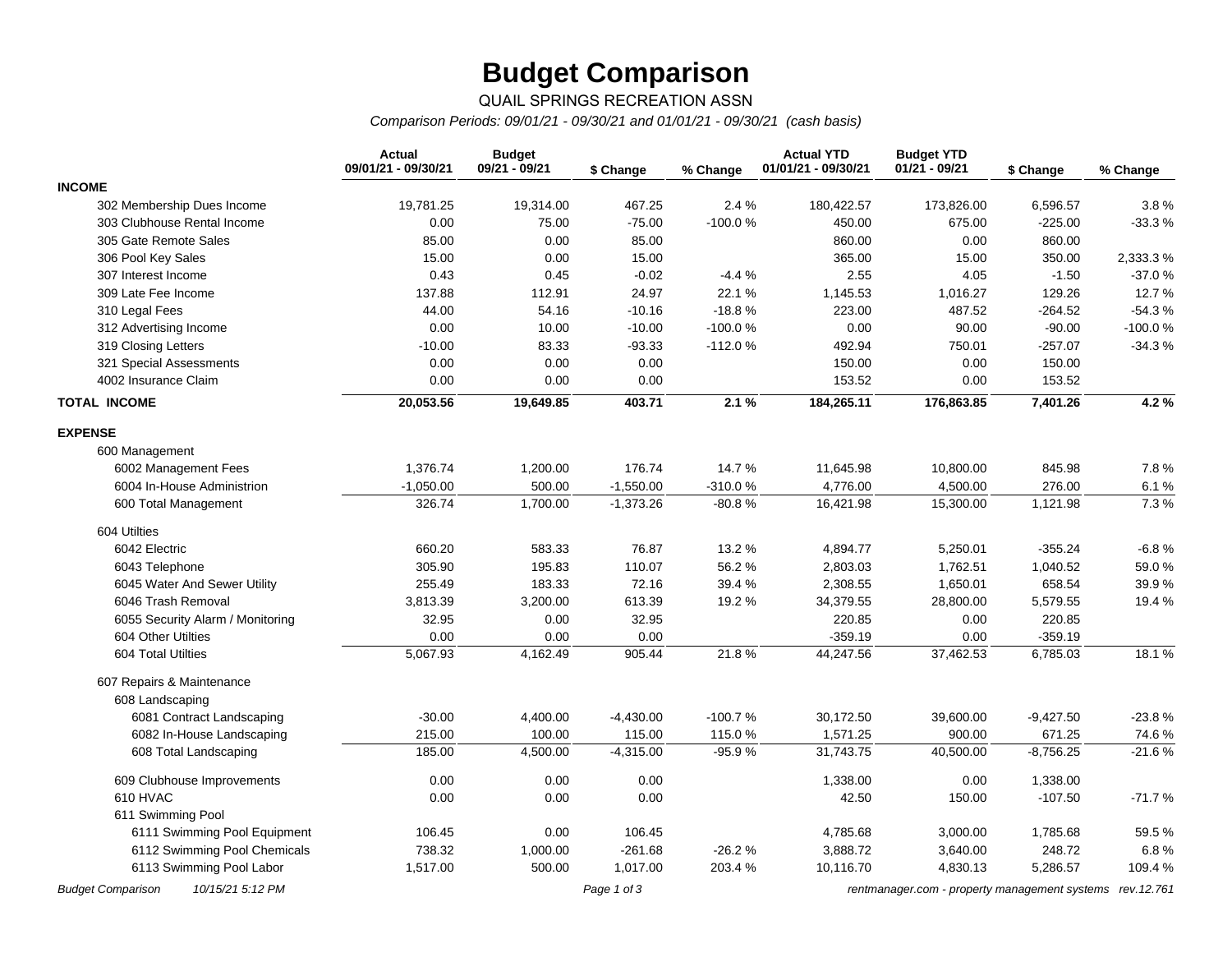|                                                   | <b>Actual</b><br>09/01/21 - 09/30/21 | <b>Budget</b><br>09/21 - 09/21 | \$ Change   | % Change  | <b>Actual YTD</b><br>01/01/21 - 09/30/21 | <b>Budget YTD</b><br>$01/21 - 09/21$ | \$ Change    | % Change  |
|---------------------------------------------------|--------------------------------------|--------------------------------|-------------|-----------|------------------------------------------|--------------------------------------|--------------|-----------|
| 6114 Swimming Pool License/CED                    | 0.00                                 | 0.00                           | 0.00        |           | 175.00                                   | 275.00                               | $-100.00$    | $-36.4%$  |
| 611 Total Swimming Pool                           | 2,361.77                             | 1,500.00                       | 861.77      | 57.5%     | 18,966.10                                | 11,745.13                            | 7,220.97     | 61.5%     |
| 613 Electrical                                    | 32.00                                | 0.00                           | 32.00       |           | 62.70                                    | 350.00                               | $-287.30$    | $-82.1%$  |
| 617 Materials & Supplies                          | $-28.21$                             | 65.00                          | $-93.21$    | $-143.4%$ | 1,919.78                                 | 585.00                               | 1,334.78     | 228.2%    |
| 618 Plumbing                                      | 0.00                                 | 58.33                          | $-58.33$    | $-100.0%$ | 732.98                                   | 525.01                               | 207.97       | 39.6%     |
| 619 Contract Labor                                | 4,388.75                             | 166.66                         | 4,222.09    | 2,533.4 % | 8,122.08                                 | 1,500.02                             | 6,622.06     | 441.5%    |
| 620 Pest Control                                  | 0.00                                 | 0.00                           | 0.00        |           | 5.94                                     | 100.00                               | $-94.06$     | $-94.1%$  |
| 621 Fence & Gate Repairs                          |                                      |                                |             |           |                                          |                                      |              |           |
| 6210 Gate Repair                                  | $-171.00$                            | 166.66                         | $-337.66$   | -202.6%   | 328.00                                   | 1,500.02                             | $-1,172.02$  | $-78.1%$  |
| 6211 Camera Repairs                               | 0.00                                 | 83.33                          | $-83.33$    | $-100.0%$ | 0.00                                     | 750.01                               | $-750.01$    | -100.0%   |
| 6212 Gate Mechanical                              | 0.00                                 | 133.33                         | $-133.33$   | -100.0%   | 5,815.00                                 | 7,066.67                             | $-1,251.67$  | $-17.7%$  |
| 621 Total Fence & Gate Repairs                    | $-171.00$                            | 383.32                         | $-554.32$   | $-144.6%$ | 6,143.00                                 | 9,316.70                             | $-3,173.70$  | $-34.1%$  |
| 607 Other Repairs & Maintenance                   | 0.00                                 | 0.00                           | 0.00        |           | $-176.05$                                | 0.00                                 | $-176.05$    |           |
| 607 Total Repairs & Maintenance                   | 6,768.31                             | 6,673.31                       | 95.00       | 1.4%      | 68,900.78                                | 64,771.86                            | 4,128.92     | 6.4%      |
| 630 Special Assessment Project                    |                                      |                                |             |           |                                          |                                      |              |           |
| 631 Entry Gate System                             | 791.50                               | 0.00                           | 791.50      |           | 791.50                                   | 0.00                                 | 791.50       |           |
| 633 Camera Equipment                              | 0.00                                 | 0.00                           | 0.00        |           | 197.70                                   | 0.00                                 | 197.70       |           |
| 630 Total Special Assessment Project              | 791.50                               | 0.00                           | 791.50      |           | 989.20                                   | 0.00                                 | 989.20       |           |
| 669 Taxes / Insurance                             |                                      |                                |             |           |                                          |                                      |              |           |
| 670 Insurance                                     | 0.00                                 | 0.00                           | 0.00        |           | 7,105.28                                 | 4,350.00                             | 2,755.28     | 63.3%     |
| 669 Total Taxes / Insurance                       | 0.00                                 | 0.00                           | 0.00        |           | 7,105.28                                 | 4,350.00                             | 2,755.28     | 63.3%     |
| 671 Legal, Professional Fees                      |                                      |                                |             |           |                                          |                                      |              |           |
| 6710 Legal Counsel                                | 0.00                                 | 212.00                         | $-212.00$   | $-100.0%$ | 44.00                                    | 1,908.00                             | $-1,864.00$  | $-97.7%$  |
| 6711 Lien Filing Fees                             | 0.00                                 | 0.00                           | 0.00        |           | 649.00                                   | 180.00                               | 469.00       | 260.6%    |
| 671 Total Legal, Professional Fees                | 0.00                                 | 212.00                         | $-212.00$   | $-100.0%$ | 693.00                                   | 2,088.00                             | $-1,395.00$  | $-66.8%$  |
| 676 Accounting                                    |                                      |                                |             |           |                                          |                                      |              |           |
| 6761 Accounting Software                          | 0.00                                 | 110.00                         | $-110.00$   | $-100.0%$ | 660.00                                   | 990.00                               | $-330.00$    | $-33.3%$  |
| 6762 Accounting Services                          | 0.00                                 | 0.00                           | 0.00        |           | 275.00                                   | 250.00                               | 25.00        | 10.0%     |
| 676 Total Accounting                              | 0.00                                 | 110.00                         | $-110.00$   | $-100.0%$ | 935.00                                   | 1,240.00                             | $-305.00$    | $-24.6%$  |
| 677 Printing & Publication                        |                                      |                                |             |           |                                          |                                      |              |           |
| 6770 Postage                                      | 32.20                                | 0.00                           | 32.20       |           | 157.40                                   | 181.00                               | $-23.60$     | $-13.0%$  |
| 6771 Copy Services                                | 0.00                                 | 0.00                           | 0.00        |           | 0.00                                     | 125.00                               | $-125.00$    | $-100.0%$ |
| 677 Other Printing & Publication                  | 0.00                                 | 0.00                           | 0.00        |           | 0.00                                     | 250.00                               | $-250.00$    | -100.0%   |
| 677 Total Printing & Publication                  | 32.20                                | 0.00                           | 32.20       |           | 157.40                                   | 556.00                               | $-398.60$    | $-71.7%$  |
| 690 Other Expenses                                |                                      |                                |             |           |                                          |                                      |              |           |
| 692 Reserve Fund                                  | 0.00                                 | 5,000.00                       | $-5,000.00$ | $-100.0%$ | 0.00                                     | 45,000.00                            | $-45,000.00$ | $-100.0%$ |
| 690 Total Other Expenses                          | 0.00                                 | 5,000.00                       | $-5,000.00$ | $-100.0%$ | 0.00                                     | 45,000.00                            | $-45,000.00$ | $-100.0%$ |
| 691 Adjustments To Expenses<br>700 Office / Admin | 0.00                                 | 0.00                           | 0.00        |           | 0.50                                     | 0.00                                 | 0.50         |           |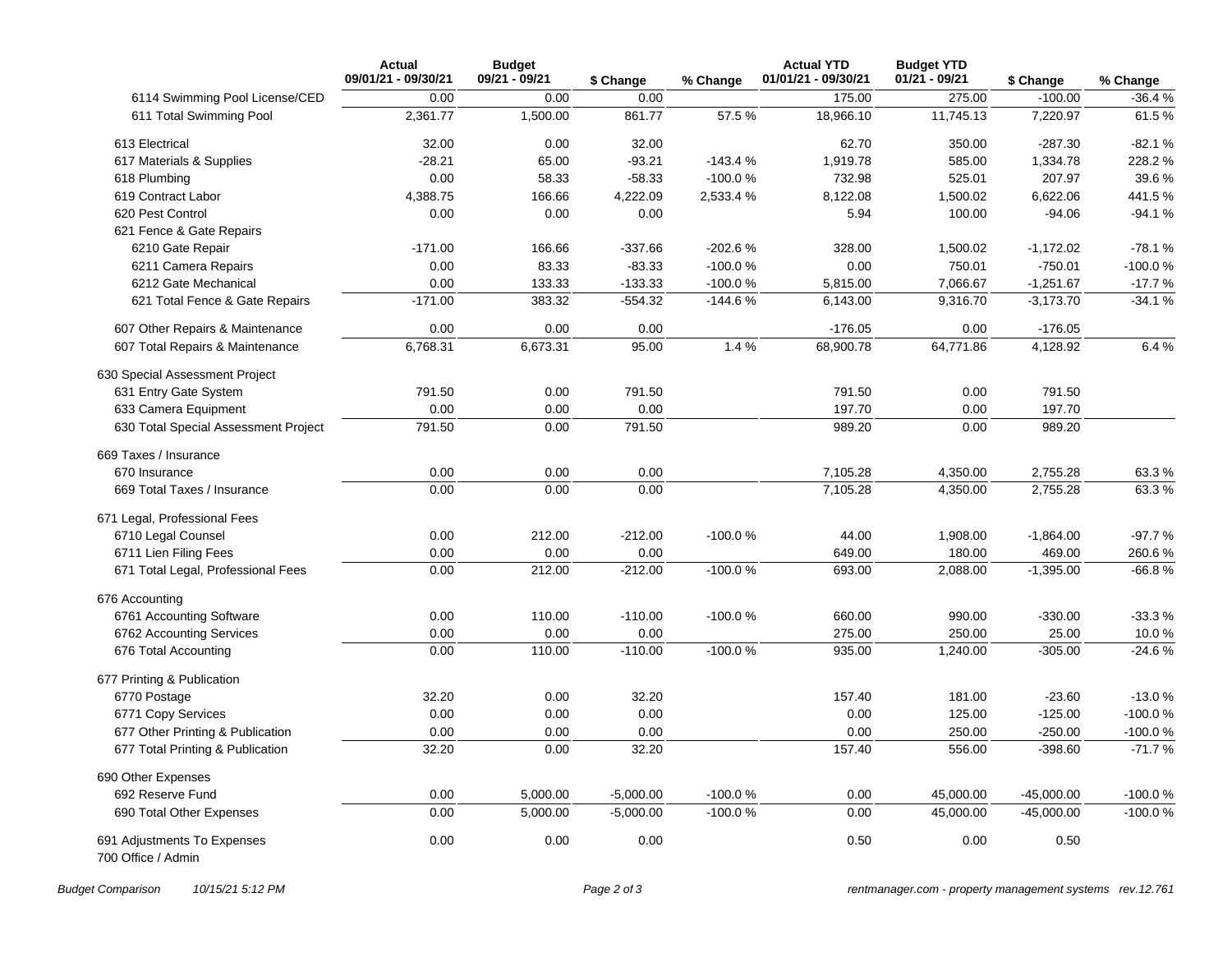|                                 | Actual<br>09/01/21 - 09/30/21 | <b>Budget</b><br>09/21 - 09/21 | \$ Change   | % Change  | <b>Actual YTD</b><br>01/01/21 - 09/30/21 | <b>Budget YTD</b><br>01/21 - 09/21 | \$ Change    | % Change |
|---------------------------------|-------------------------------|--------------------------------|-------------|-----------|------------------------------------------|------------------------------------|--------------|----------|
| 673 Bank Fees                   | 0.00                          | 0.00                           | 0.00        |           | 46.50                                    | 0.00                               | 46.50        |          |
| 7002 Clubhouse Decor / Seasonal | 150.00                        | 0.00                           | 150.00      |           | 300.00                                   | 0.00                               | 300.00       |          |
| 7003 Office Supplies            | 0.00                          | 45.00                          | $-45.00$    | $-100.0%$ | 405.12                                   | 405.00                             | 0.12         | $0.0 \%$ |
| 700 Total Office / Admin        | 150.00                        | 45.00                          | 105.00      | 233.3%    | 751.62                                   | 405.00                             | 346.62       | 85.6%    |
| <b>TOTAL EXPENSE</b>            | 13,136.68                     | 17,902.80                      | $-4,766.12$ | $-26.6%$  | 140,202.32                               | 171,173.39                         | $-30,971.07$ | $-18.1%$ |
| <b>OTHER INCOME</b>             |                               |                                |             |           |                                          |                                    |              |          |
| 800 Unallocated Prepays         | $-1,796.10$                   | 0.00                           | $-1,796.10$ |           | 329.14                                   | 0.00                               | 329.14       |          |
| <b>TOTAL OTHER INCOME</b>       | $-1,796.10$                   | 0.00                           | $-1,796.10$ |           | 329.14                                   | 0.00                               | 329.14       |          |
| <b>NET INCOME</b>               | 5,120.78                      | 1,747.05                       | 3,373.73    | 193.1 %   | 44,391.93                                | 5,690.46                           | 38,701.47    | 680.1 %  |
| <b>NET INCOME SUMMARY</b>       |                               |                                |             |           |                                          |                                    |              |          |
| Income                          | 20,053.56                     | 19,649.85                      | 403.71      | 2.1%      | 184,265.11                               | 176,863.85                         | 7,401.26     | 4.2%     |
| Expense                         | $-13,136.68$                  | $-17,902.80$                   | 4,766.12    | 26.6%     | $-140,202.32$                            | $-171, 173.39$                     | 30,971.07    | 18.1 %   |
| Other Income & Expense          | $-1,796.10$                   | 0.00                           | $-1,796.10$ |           | 329.14                                   | 0.00                               | 329.14       |          |
| <b>NET INCOME</b>               | 5,120.78                      | 1,747.05                       | 3,373.73    | 193.1 %   | 44,391.93                                | 5,690.46                           | 38,701.47    | 680.1 %  |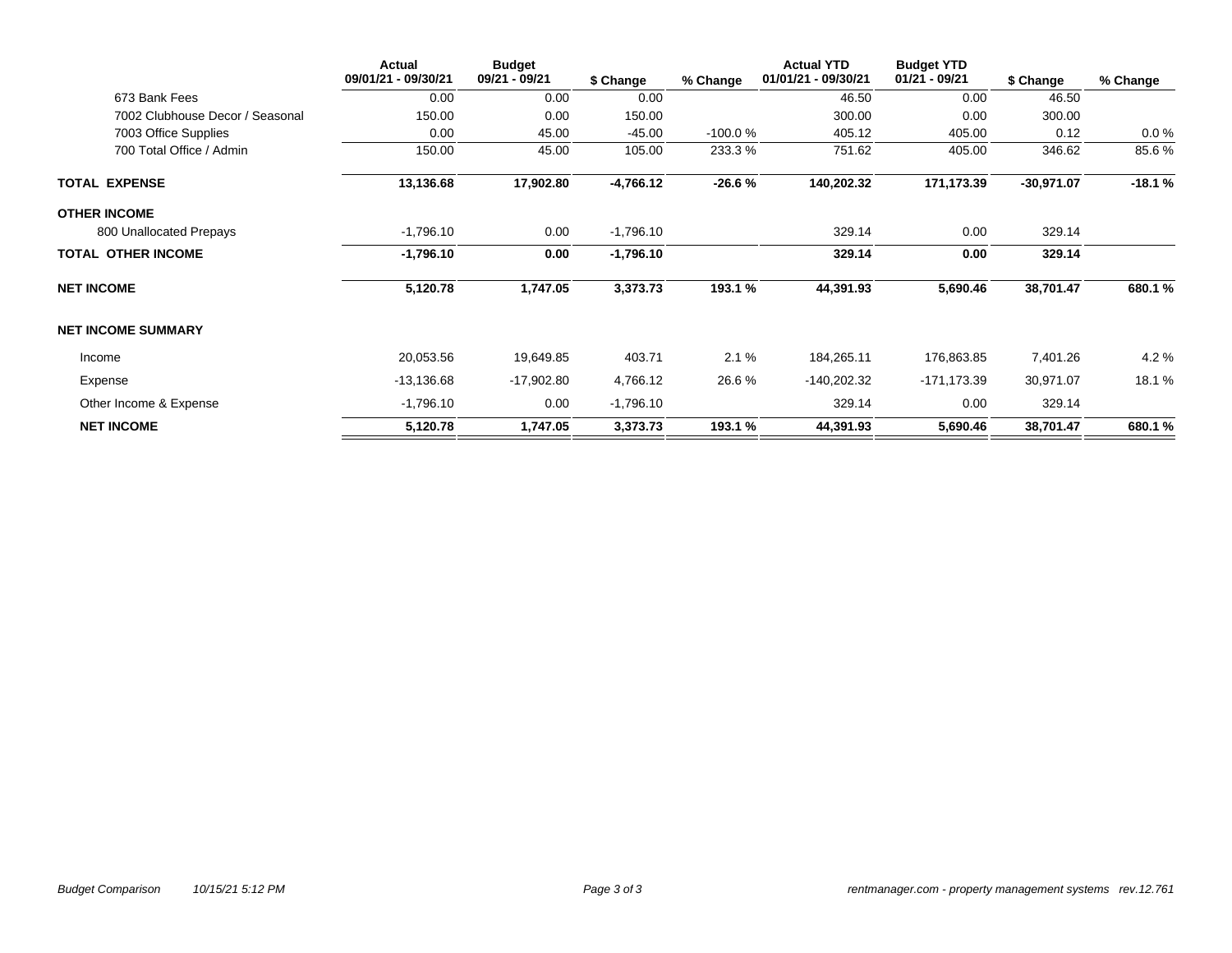# **Actual/Budget Fiscal Year Analysis**

*Analysis for Fiscal Year 01/01/21 - 12/31/21 (cash basis) as of As of 09/30/21* All Properties

|                                           |               |                     |               |                     | Actual        |               |                      |               |                     | Budget            |               | <b>REVISED</b> | <b>ORIGINAL</b>                               |               |
|-------------------------------------------|---------------|---------------------|---------------|---------------------|---------------|---------------|----------------------|---------------|---------------------|-------------------|---------------|----------------|-----------------------------------------------|---------------|
|                                           | <b>JAN 21</b> | <b>FEB 21</b>       | <b>MAR 21</b> | <b>APR 21</b>       | <b>MAY 21</b> | <b>JUN 21</b> | <b>JUL 21</b>        | <b>AUG 21</b> | <b>SEP 21</b>       | OCT <sub>21</sub> | <b>NOV 21</b> | <b>DEC 21</b>  | <b>TOTAL</b>                                  | <b>BUDGET</b> |
| <b>INCOME</b>                             |               |                     |               |                     |               |               |                      |               |                     |                   |               |                |                                               |               |
| 302 Membership Dues Incom 20,538.77       |               | 19,019.31           | 21,325.35     | 21,344.36 19,451.31 |               |               | 19,048.91  19,404.10 | 20,509.21     | 19,781.25           | 19,314.00         | 19,314.00     | 19,314.00      | 238,364.57                                    | 231,768.00    |
| 303 Clubhouse Rental Income               | 84.50         | 60.50               | 5.00          | 75.00               | 0.00          | 225.00        | 0.00                 | 0.00          | 0.00                | 75.00             | 75.00         | 75.00          | 675.00                                        | 900.00        |
| 305 Gate Remote Sales                     | 15.00         | 20.00               | 150.00        | 185.00              | 120.00        | 162.00        | 48.00                | 75.00         | 85.00               | 0.00              | 0.00          | 0.00           | 860.00                                        | 0.00          |
| 306 Pool Key Sales                        | 0.00          | 0.00                | 0.00          | 0.00                | 109.50        | 140.50        | 65.00                | 35.00         | 15.00               | 0.00              | 0.00          | 0.00           | 365.00                                        | 15.00         |
| 307 Interest Income                       | 0.06          | 0.06                | 0.06          | 0.06                | 0.31          | 0.43          | 0.00                 | 1.14          | 0.43                | 0.45              | 0.45          | 0.45           | 3.90                                          | 5.40          |
| 309 Late Fee Income                       | 127.30        | 59.95               | 204.12        | 183.92              | 84.11         | 174.95        | 67.97                | 105.33        | 137.88              | 112.91            | 112.91        | 112.91         | 1,484.26                                      | 1,355.00      |
| 310 Legal Fees                            | 68.00         | 0.00                | 0.00          | 68.00               | 0.00          | 43.00         | 0.00                 | 0.00          | 44.00               | 54.16             | 54.16         | 54.16          | 385.48                                        | 650.00        |
| 312 Advertising Income                    | 0.00          | 0.00                | 0.00          | 0.00                | 0.00          | 0.00          | 0.00                 | 0.00          | 0.00                | 10.00             | 10.00         | 10.00          | 30.00                                         | 120.00        |
| 319 Closing Letters                       | $-17.56$      | 100.00              | 263.50        | 57.00               | 150.00        | 0.00          | $-50.00$             | 0.00          | $-10.00$            | 83.33             | 83.33         | 83.33          | 742.93                                        | 1,000.00      |
| 321 Special Assessments                   | 0.00          | 0.00                | 0.00          | 0.00                | 150.00        | 0.00          | 0.00                 | 0.00          | 0.00                | 0.00              | 0.00          | 0.00           | 150.00                                        | 0.00          |
| 4002 Insurance Claim                      | 0.00          | 153.52              | 0.00          | 0.00                | 0.00          | 0.00          | 0.00                 | 0.00          | 0.00                | 0.00              | 0.00          | 0.00           | 153.52                                        | 0.00          |
| <b>TOTAL INCOME</b>                       |               | 20,816.07 19,413.34 |               | 21,948.03 21,913.34 | 20,065.23     |               | 19,794.79 19,535.07  |               | 20,725.68 20,053.56 | 19,649.85         | 19,649.85     |                | 19,649.85 243,214.66 235,813.40               |               |
| <b>EXPENSE</b>                            |               |                     |               |                     |               |               |                      |               |                     |                   |               |                |                                               |               |
| 600 Management                            |               |                     |               |                     |               |               |                      |               |                     |                   |               |                |                                               |               |
| 6002 Management Fees                      | 1,444.75      | 1,249.23            | 1,168.70      | 1,315.89            | 1,318.01      | 1,407.55      | 1,186.67             | 1,178.44      | 1,376.74            | 1,200.00          | 1,200.00      | 1,200.00       | 15,245.98                                     | 14,400.00     |
| 6004 In-House Administrior                | 525.00        | 526.00              | 525.00        | 1,050.00            | 2,100.00      | 575.00        | 525.00               | 0.00          | $-1,050.00$         | 500.00            | 500.00        | 500.00         | 6,276.00                                      | 6,000.00      |
| 600 Total Management                      | 1,969.75      | 1,775.23            | 1,693.70      | 2,365.89            | 3,418.01      | 1,982.55      | 1,711.67             | 1,178.44      | 326.74              | 1,700.00          | 1,700.00      | 1,700.00       | 21,521.98                                     | 20,400.00     |
| 604 Utilties                              |               |                     |               |                     |               |               |                      |               |                     |                   |               |                |                                               |               |
| 6042 Electric                             | 399.00        | 662.25              | 676.27        | 418.00              | 677.85        | 409.00        | 639.20               | 353.00        | 660.20              | 583.33            | 583.33        | 583.33         | 6,644.76                                      | 7,000.00      |
| 6043 Telephone                            | 264.87        | 206.65              | 301.76        | 266.16              | 445.99        | 171.91        | 534.68               | 305.11        | 305.90              | 195.83            | 195.83        | 195.83         | 3,390.52                                      | 2,350.00      |
| 6045 Water And Sewer Util                 | 193.11        | 0.00                | 466.28        | 175.03              | 201.85        | 577.33        | 264.43               | 175.03        | 255.49              | 183.33            | 183.33        | 183.33         | 2,858.54                                      | 2,200.00      |
| 6046 Trash Removal                        | 3,057.24      | 3,078.44            | 6,535.98      | 350.00              | 3,387.54      | 3,388.79      | 7,031.88             | 3,736.29      | 3,813.39            | 3,200.00          | 3,200.00      | 3,200.00       | 43,979.55                                     | 38,400.00     |
| 6055 Security Alarm / Moni                | 0.00          | 0.00                | 0.00          | 27.00               | 0.00          | 0.00          | 127.95               | 32.95         | 32.95               | 0.00              | 0.00          | 0.00           | 220.85                                        | 0.00          |
| 604 Other Utilties                        | 0.00          | $-359.19$           | 0.00          | 0.00                | 0.00          | 0.00          | 0.00                 | 0.00          | 0.00                | 0.00              | 0.00          | 0.00           | $-359.19$                                     | 0.00          |
| 604 Total Utilties                        | 3,914.22      | 3,588.15            | 7,980.29      | 1,236.19            | 4,713.23      | 4,547.03      | 8,598.14             | 4,602.38      | 5,067.93            | 4,162.49          | 4,162.49      | 4,162.49       | 56,735.03                                     | 49,950.00     |
| 607 Repairs & Maintenance                 |               |                     |               |                     |               |               |                      |               |                     |                   |               |                |                                               |               |
| 608 Landscaping                           |               |                     |               |                     |               |               |                      |               |                     |                   |               |                |                                               |               |
| 6081 Contract Landscap                    | 4,300.00      | 4,300.00            | 0.00          | 4,300.00            | 60.00         | 4,300.00      | 8,642.50             | 4,300.00      | $-30.00$            | 4,400.00          | 4,400.00      | 4,400.00       | 43,372.50                                     | 52,800.00     |
| 6082 In-House Landscar                    | 87.50         | 87.50               | 30.00         | 215.00              | 60.00         | 90.00         | 170.00               | 616.25        | 215.00              | 100.00            | 100.00        | 100.00         | 1,871.25                                      | 1,200.00      |
| 608 Total Landscaping                     | 4,387.50      | 4,387.50            | 30.00         | 4,515.00            | 120.00        | 4,390.00      | 8,812.50             | 4,916.25      | 185.00              | 4,500.00          | 4,500.00      | 4,500.00       | 45,243.75                                     | 54,000.00     |
| 609 Clubhouse Improveme                   | 0.00          | 0.00                | 0.00          | 0.00                | 0.00          | 1,338.00      | 0.00                 | 0.00          | 0.00                | 0.00              | 0.00          | 0.00           | 1,338.00                                      | 0.00          |
| 610 HVAC                                  | 0.00          | 0.00                | 42.50         | 0.00                | 0.00          | 0.00          | 0.00                 | 0.00          | 0.00                | 150.00            | 0.00          | 0.00           | 192.50                                        | 300.00        |
| 611 Swimming Pool                         |               |                     |               |                     |               |               |                      |               |                     |                   |               |                |                                               |               |
| 6111 Swimming Pool Eq                     | 0.00          | 0.00                | 0.00          | 0.00                | 3,789.83      | 753.97        | 82.76                | 52.67         | 106.45              | 0.00              | 0.00          | 0.00           | 4,785.68                                      | 3,000.00      |
| 6112 Swimming Pool Ch                     | 0.00          | 0.00                | 0.00          | 0.00                | 361.03        | 1,335.60      | 1,066.82             | 386.95        | 738.32              | 700.00            | 0.00          | 0.00           | 4,588.72                                      | 4,340.00      |
| 6113 Swimming Pool La                     | 0.00          | 0.00                | 0.00          | 0.00                | 214.00        | 3,250.70      | 1,920.00             | 3,215.00      | 1,517.00            | 700.00            | 0.00          | 0.00           | 10,816.70                                     | 5,530.13      |
| <b>Actual/Budget Fiscal Year Analysis</b> |               | 10/15/21 5:12 PM    |               |                     |               | Page 1 of 4   |                      |               |                     |                   |               |                | rentmanager.com - property management systems | rev. 12.761   |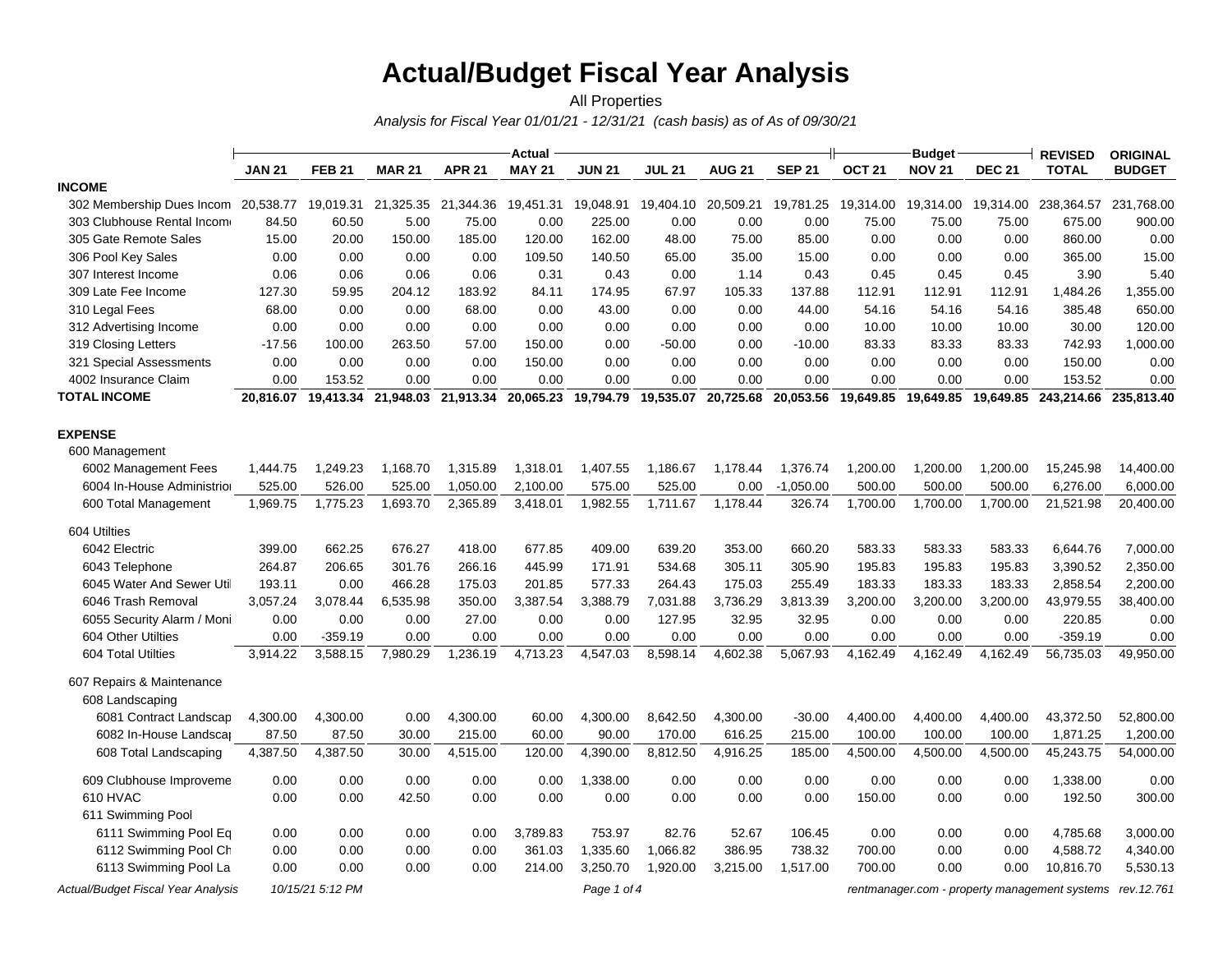|                              |               |               |               |               | Actual        |               |               |               |               |                   | <b>Budget</b> |               | <b>REVISED</b> | <b>ORIGINAL</b> |
|------------------------------|---------------|---------------|---------------|---------------|---------------|---------------|---------------|---------------|---------------|-------------------|---------------|---------------|----------------|-----------------|
|                              | <b>JAN 21</b> | <b>FEB 21</b> | <b>MAR 21</b> | <b>APR 21</b> | <b>MAY 21</b> | <b>JUN 21</b> | <b>JUL 21</b> | <b>AUG 21</b> | <b>SEP 21</b> | OCT <sub>21</sub> | <b>NOV 21</b> | <b>DEC 21</b> | <b>TOTAL</b>   | <b>BUDGET</b>   |
| 6114 Swimming Pool Lic       | 0.00          | 0.00          | 100.00        | 0.00          | 75.00         | 0.00          | 0.00          | 0.00          | 0.00          | 0.00              | 0.00          | 0.00          | 175.00         | 275.00          |
| 611 Total Swimming Pod       | 0.00          | 0.00          | 100.00        | 0.00          | 4,439.86      | 5,340.27      | 3,069.58      | 3,654.62      | 2,361.77      | 1,400.00          | 0.00          | 0.00          | 20,366.10      | 13,145.13       |
| 613 Electrical               | 0.00          | 0.00          | 0.00          | 0.00          | 0.00          | 0.00          | 30.70         | 0.00          | 32.00         | 0.00              | 0.00          | 0.00          | 62.70          | 350.00          |
| 617 Materials & Supplies     | 65.95         | 24.96         | 277.45        | 830.30        | 413.72        | 180.13        | 1.16          | 154.32        | $-28.21$      | 65.00             | 65.00         | 65.00         | 2,114.78       | 780.00          |
| 618 Plumbing                 | 0.00          | 117.00        | 50.73         | 0.00          | 173.91        | 285.00        | 100.00        | 6.34          | 0.00          | 58.33             | 58.33         | 58.33         | 907.97         | 700.00          |
| 619 Contract Labor           | 522.08        | 55.00         | 346.86        | 511.89        | 522.50        | 1,145.00      | 330.00        | 300.00        | 4,388.75      | 166.66            | 166.66        | 166.66        | 8,622.06       | 2,000.00        |
| 620 Pest Control             | 0.00          | 0.00          | 0.00          | 0.00          | 0.00          | 0.00          | 5.94          | 0.00          | 0.00          | 0.00              | 0.00          | 0.00          | 5.94           | 100.00          |
| 621 Fence & Gate Repairs     |               |               |               |               |               |               |               |               |               |                   |               |               |                |                 |
| 6210 Gate Repair             | 32.00         | 0.00          | 0.00          | 0.00          | 342.00        | 0.00          | 0.00          | 125.00        | $-171.00$     | 166.66            | 166.66        | 166.66        | 827.98         | 2,000.00        |
| 6211 Camera Repairs          | 0.00          | 0.00          | 0.00          | 0.00          | 0.00          | 0.00          | 0.00          | 0.00          | 0.00          | 83.33             | 83.33         | 83.33         | 249.99         | 1,000.00        |
| 6212 Gate Mechanical         | 0.00          | 0.00          | 3,575.00      | 265.00        | 0.00          | 0.00          | 225.00        | 1,750.00      | 0.00          | 133.33            | 133.33        | 133.33        | 6,214.99       | 7,466.66        |
| 621 Total Fence & Gate       | 32.00         | 0.00          | 3,575.00      | 265.00        | 342.00        | 0.00          | 225.00        | 1,875.00      | $-171.00$     | 383.32            | 383.32        | 383.32        | 7,292.96       | 10,466.66       |
| 607 Other Repairs & Maint    | 0.00          | $-176.05$     | 0.00          | 0.00          | 0.00          | 0.00          | 0.00          | 0.00          | 0.00          | 0.00              | 0.00          | 0.00          | $-176.05$      | 0.00            |
| 607 Total Repairs & Mainte   | 5,007.53      | 4,408.41      | 4,422.54      | 6,122.19      | 6,011.99      | 12,678.40     | 12,574.88     | 10,906.53     | 6,768.31      | 6,723.31          | 5,173.31      | 5,173.31      | 85,970.71      | 81,841.79       |
| 630 Special Assessment Proj  |               |               |               |               |               |               |               |               |               |                   |               |               |                |                 |
| 631 Entry Gate System        | 0.00          | 0.00          | 0.00          | 0.00          | 0.00          | 0.00          | 0.00          | 0.00          | 791.50        | 0.00              | 0.00          | 0.00          | 791.50         | 0.00            |
| 633 Camera Equipment         | 32.95         | 32.95         | 32.95         | 32.95         | 32.95         | 32.95         | 0.00          | 0.00          | 0.00          | 0.00              | 0.00          | 0.00          | 197.70         | 0.00            |
| 630 Total Special Assessm    | 32.95         | 32.95         | 32.95         | 32.95         | 32.95         | 32.95         | 0.00          | 0.00          | 791.50        | 0.00              | 0.00          | 0.00          | 989.20         | 0.00            |
| 669 Taxes / Insurance        |               |               |               |               |               |               |               |               |               |                   |               |               |                |                 |
| 670 Insurance                | 0.00          | 0.00          | 7,105.28      | 0.00          | 0.00          | 0.00          | 0.00          | 0.00          | 0.00          | 0.00              | 0.00          | 0.00          | 7,105.28       | 4,350.00        |
| 674 Property Taxes           | 0.00          | 0.00          | 0.00          | 0.00          | 0.00          | 0.00          | 0.00          | 0.00          | 0.00          | 0.00              | 0.00          | 1.100.00      | 1,100.00       | 1,100.00        |
| 669 Total Taxes / Insuranc   | 0.00          | 0.00          | 7,105.28      | 0.00          | 0.00          | 0.00          | 0.00          | 0.00          | 0.00          | 0.00              | 0.00          | 1,100.00      | 8,205.28       | 5,450.00        |
| 671 Legal, Professional Fees |               |               |               |               |               |               |               |               |               |                   |               |               |                |                 |
| 6710 Legal Counsel           | 0.00          | 44.00         | 0.00          | 0.00          | 0.00          | 0.00          | 0.00          | 0.00          | 0.00          | 212.00            | 212.00        | 212.00        | 680.00         | 2,544.00        |
| 6711 Lien Filing Fees        | 0.00          | 25.00         | 0.00          | 0.00          | 0.00          | 0.00          | 624.00        | 0.00          | 0.00          | 0.00              | 60.00         | 0.00          | 709.00         | 240.00          |
| 671 Total Legal, Professior  | 0.00          | 69.00         | 0.00          | 0.00          | 0.00          | 0.00          | 624.00        | 0.00          | 0.00          | 212.00            | 272.00        | 212.00        | 1,389.00       | 2,784.00        |
| 676 Accounting               |               |               |               |               |               |               |               |               |               |                   |               |               |                |                 |
| 6761 Accounting Software     | 110.00        | 0.00          | 110.00        | 110.00        | 110.00        | 0.00          | 110.00        | 110.00        | 0.00          | 110.00            | 110.00        | 110.00        | 990.00         | 1,320.00        |
| 6762 Accounting Services     | 0.00          | 0.00          | 0.00          | 0.00          | 275.00        | 0.00          | 0.00          | 0.00          | 0.00          | 0.00              | 0.00          | 0.00          | 275.00         | 250.00          |
| 676 Total Accounting         | 110.00        | 0.00          | 110.00        | 110.00        | 385.00        | 0.00          | 110.00        | 110.00        | 0.00          | 110.00            | 110.00        | 110.00        | 1,265.00       | 1,570.00        |
| 677 Printing & Publication   |               |               |               |               |               |               |               |               |               |                   |               |               |                |                 |
| 6770 Postage                 | 0.00          | 0.00          | 0.00          | 56.70         | 0.00          | 68.50         | 0.00          | 0.00          | 32.20         | 150.00            | 0.00          | 0.00          | 307.40         | 331.00          |
| 6771 Copy Services           | 0.00          | 0.00          | 0.00          | 0.00          | 0.00          | 0.00          | 0.00          | 0.00          | 0.00          | 0.00              | 300.00        | 0.00          | 300.00         | 425.00          |
| 677 Other Printing & Public  | 0.00          | 0.00          | 0.00          | 0.00          | 0.00          | 0.00          | 0.00          | 0.00          | 0.00          | 0.00              | 250.00        | 0.00          | 250.00         | 500.00          |
| 677 Total Printing & Publica | 0.00          | 0.00          | 0.00          | 56.70         | 0.00          | 68.50         | 0.00          | 0.00          | 32.20         | 150.00            | 550.00        | 0.00          | 857.40         | 1,256.00        |
| 690 Other Expenses           |               |               |               |               |               |               |               |               |               |                   |               |               |                |                 |
| 692 Reserve Fund             | 0.00          | 0.00          | 0.00          | 0.00          | 0.00          | 0.00          | 0.00          | 0.00          | 0.00          | 5,000.00          | 5,000.00      | 5,000.00      | 15,000.00      | 60,000.00       |
| 690 Total Other Expenses     | 0.00          | 0.00          | 0.00          | 0.00          | 0.00          | 0.00          | 0.00          | 0.00          | 0.00          | 5,000.00          | 5,000.00      | 5,000.00      | 15,000.00      | 60,000.00       |
| 691 Adjustments To Expense   | 0.50          | 0.00          | 0.00          | 0.00          | 0.00          | 0.00          | 0.00          | 0.00          | 0.00          | 0.00              | 0.00          | 0.00          | 0.50           | 0.00            |
|                              |               |               |               |               |               |               |               |               |               |                   |               |               |                |                 |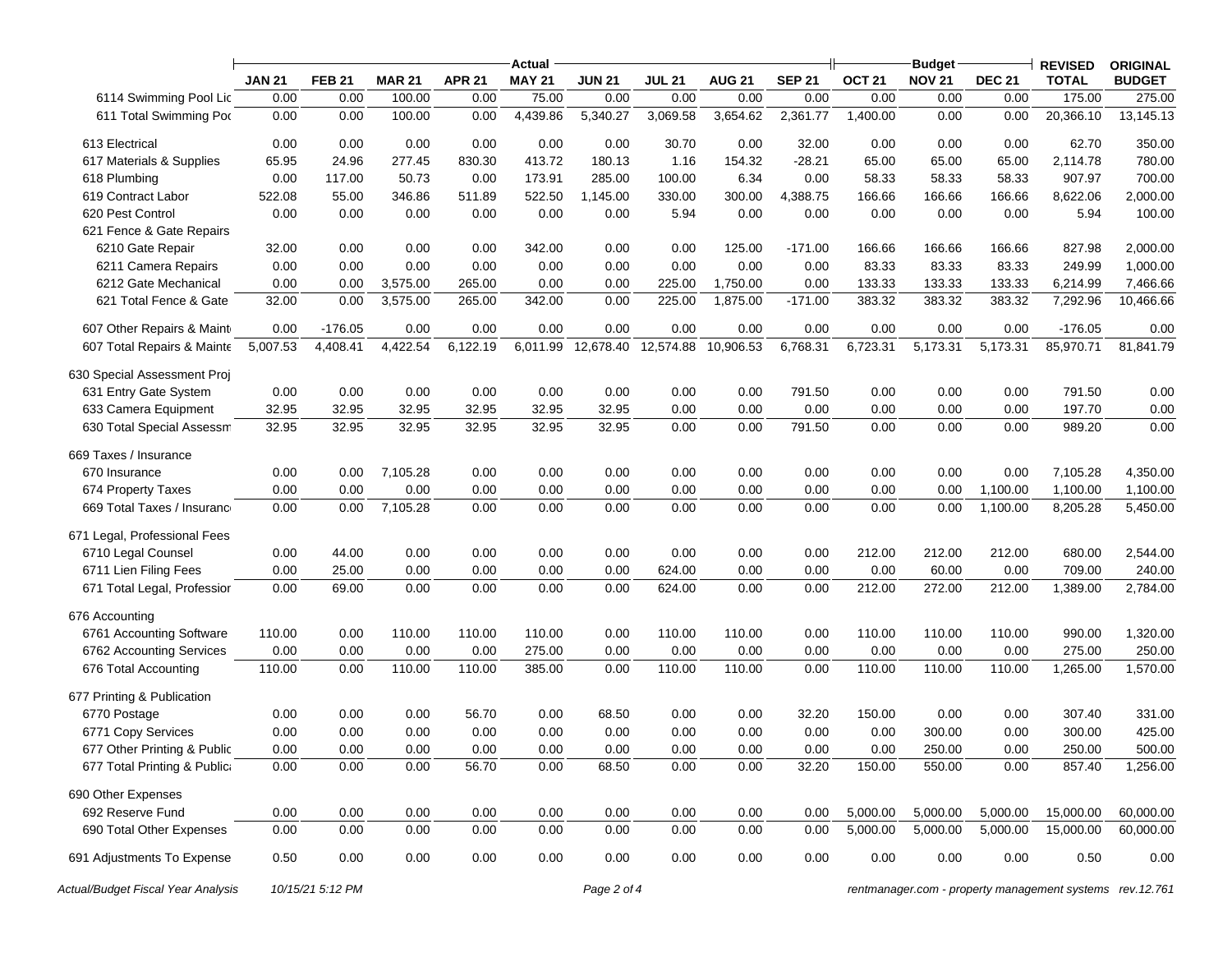|                           | <b>JAN 21</b> | <b>FEB 21</b> | <b>MAR 21</b> | <b>APR 21</b>      | Actual<br><b>MAY 21</b> | <b>JUN 21</b> | <b>JUL 21</b> | <b>AUG 21</b> | <b>SEP 21</b> | <b>OCT 21</b> | <b>Budget</b><br><b>NOV 21</b> | <b>DEC 21</b> | <b>REVISED</b><br><b>TOTAL</b> | <b>ORIGINAL</b><br><b>BUDGET</b> |
|---------------------------|---------------|---------------|---------------|--------------------|-------------------------|---------------|---------------|---------------|---------------|---------------|--------------------------------|---------------|--------------------------------|----------------------------------|
|                           |               |               |               |                    |                         |               |               |               |               |               |                                |               |                                |                                  |
| 700 Office / Admin        |               |               |               |                    |                         |               |               |               |               |               |                                |               |                                |                                  |
| 673 Bank Fees             | 0.00          | 10.50         | 0.00          | 24.00              | 12.00                   | 0.00          | 0.00          | 0.00          | 0.00          | 0.00          | 0.00                           | 0.00          | 46.50                          | 0.00                             |
| 7002 Clubhouse Decor / Se | 0.00          | 150.00        | 0.00          | 0.00               | 0.00                    | 0.00          | 0.00          | 0.00          | 150.00        | 0.00          | 0.00                           | 0.00          | 300.00                         | 0.00                             |
| 7003 Office Supplies      | 0.00          | 0.00          | 73.20         | 0.00               | 0.00                    | 253.10        | 78.82         | 0.00          | 0.00          | 45.00         | 45.00                          | 45.00         | 540.12                         | 540.00                           |
| 700 Total Office / Admin  | 0.00          | 160.50        | 73.20         | 24.00              | 12.00                   | 253.10        | 78.82         | 0.00          | 150.00        | 45.00         | 45.00                          | 45.00         | 886.62                         | 540.00                           |
| <b>TOTAL EXPENSE</b>      | 11.034.95     | 10.034.24     | 21.417.96     |                    | 9.947.92 14.573.18      | 19.562.53     | 23.697.51     | 16.797.35     | 13.136.68     | 18.102.80     | 17.012.80                      | 17.502.80     | 192.820.72                     | 223.791.79                       |
| <b>OTHER INCOME</b>       |               |               |               |                    |                         |               |               |               |               |               |                                |               |                                |                                  |
| 800 Unallocated Prepays   | 3.152.92      | $-1.985.46$   | 1.775.91      | -287.96            | $-754.03$               | 150.25        | 657.96        | -584.35       | $-1.796.10$   | 0.00          | 0.00                           | 0.00          | 329.14                         | 0.00                             |
| <b>TOTAL OTHER INCOME</b> | 3.152.92      | $-1,985.46$   | 1,775.91      | -287.96            | $-754.03$               | 150.25        | 657.96        | -584.35       | $-1.796.10$   | 0.00          | 0.00                           | 0.00          | 329.14                         | 0.00                             |
| NET INCOME                | 12.934.04     | 7.393.64      |               | 2.305.98 11.677.46 | 4.738.02                | 382.51        | $-3.504.48$   | 3.343.98      | 5.120.78      | 1.547.05      | 2.637.05                       | 2.147.05      | 50.723.08                      | 12.021.61                        |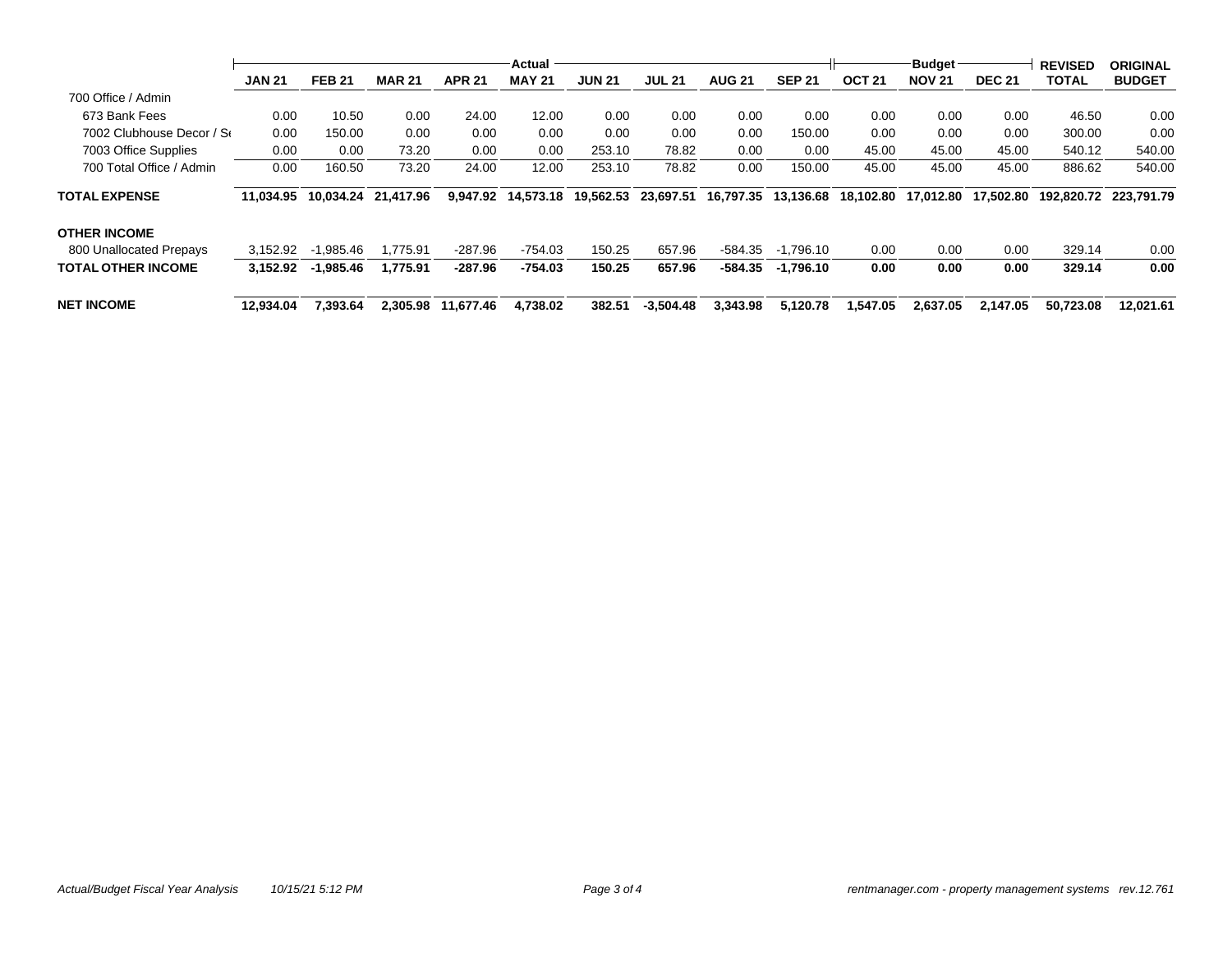|                           |               |               |                                                                                           | Actual             |               |               |               |               |               | <b>Budget</b> |               |               | <b>REVISED</b> | <b>ORIGINAL</b>                                                                                                           |
|---------------------------|---------------|---------------|-------------------------------------------------------------------------------------------|--------------------|---------------|---------------|---------------|---------------|---------------|---------------|---------------|---------------|----------------|---------------------------------------------------------------------------------------------------------------------------|
|                           | <b>JAN 21</b> | <b>FEB 21</b> | <b>MAR 21</b>                                                                             | <b>APR 21</b>      | <b>MAY 21</b> | <b>JUN 21</b> | <b>JUL 21</b> | <b>AUG 21</b> | <b>SEP 21</b> | <b>OCT 21</b> | <b>NOV 21</b> | <b>DEC 21</b> | <b>TOTAL</b>   | <b>BUDGET</b>                                                                                                             |
| <b>NET INCOME SUMMARY</b> |               |               |                                                                                           |                    |               |               |               |               |               |               |               |               |                |                                                                                                                           |
| Income                    | 20.816.07     |               | 19,413.34 21,948.03 21,913.34 20,065.23 19,794.79 19,535.07 20,725.68 20,053.56 19,649.85 |                    |               |               |               |               |               |               |               |               |                | 19.649.85  19.649.85  243.214.66  235.813.40                                                                              |
| Expense                   |               |               | -11.034.95 -10.034.24 -21.417.96                                                          |                    |               |               |               |               |               |               |               |               |                | -9,947.92 -14,573.18 -19,562.53 -23,697.51 -16,797.35 -13,136.68 -18,102.80 -17,012.80 -17,502.80 -192,820.72 -223,791.79 |
| Other Income & Expense    | 3.152.92      | -1.985.46     | .775.91                                                                                   | -287.96            | $-754.03$     | 150.25        | 657.96        | -584.35       | -1.796.10     | 0.00          | 0.00          | 0.00          | 329.14         | 0.00                                                                                                                      |
| <b>NET INCOME</b>         | 12.934.04     | 7.393.64      |                                                                                           | 2,305.98 11,677.46 | 4.738.02      | 382.51        | $-3.504.48$   | 3.343.98      | 5.120.78      | 1.547.05      | 2.637.05      | 2.147.05      | 50.723.08      | 12.021.61                                                                                                                 |